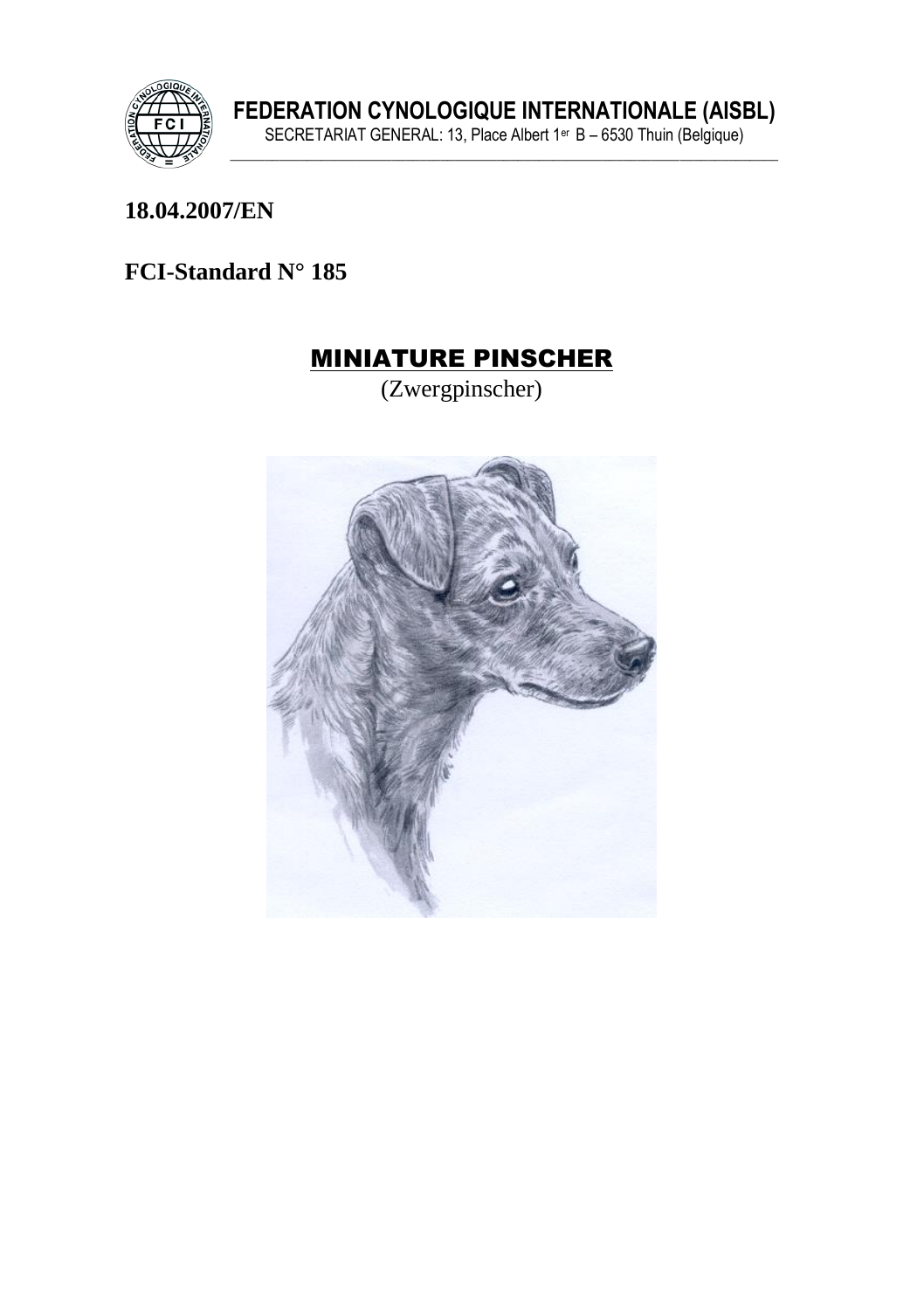**TRANSLATION**: Mrs C. Seidler. Official language (DE).

#### **COUNTRY OF ORIGIN**: Germany.

#### **DATE OF PUBLICATION OF THE OFFICIAL VALID STANDARD**: 06.03.07.

**UTILISATION**: House and Companion Dog.

| <b>FCI-CLASSIFICATION:</b> Group 2 | Pinscher and Schnauzer-          |  |
|------------------------------------|----------------------------------|--|
|                                    | Molossian breeds - Swiss         |  |
|                                    | Mountain and Cattle Dogs.        |  |
|                                    | Section 1 Pinscher and Schnauzer |  |
|                                    | type.                            |  |
|                                    | Without working trial.           |  |

**BRIEF HISTORICAL SUMMARY**: Miniature Pinschers were kept in large numbers around the turn of the century already and the Stud Book for 1925 records no less than 1300 entries. Like with the German Pinscher, from the numerous colour variations, only the colours black with lighter markings and solid red to red-brown were thorough-bred.

**GENERAL APPEARANCE**: The Miniature Pinscher is a reduced image of the German Pinscher without the draw-backs of a dwarfed appearance. His elegant square build is clearly visible due to his short smooth coat.

### **IMPORTANT PROPORTIONS**:

- The ratio from length to height shall make his build appear as square as possible.
- The length of the head (measured from the tip of the nose to the occiput) corresponds to half the length of the topline (measured from the withers to the set on of the tail).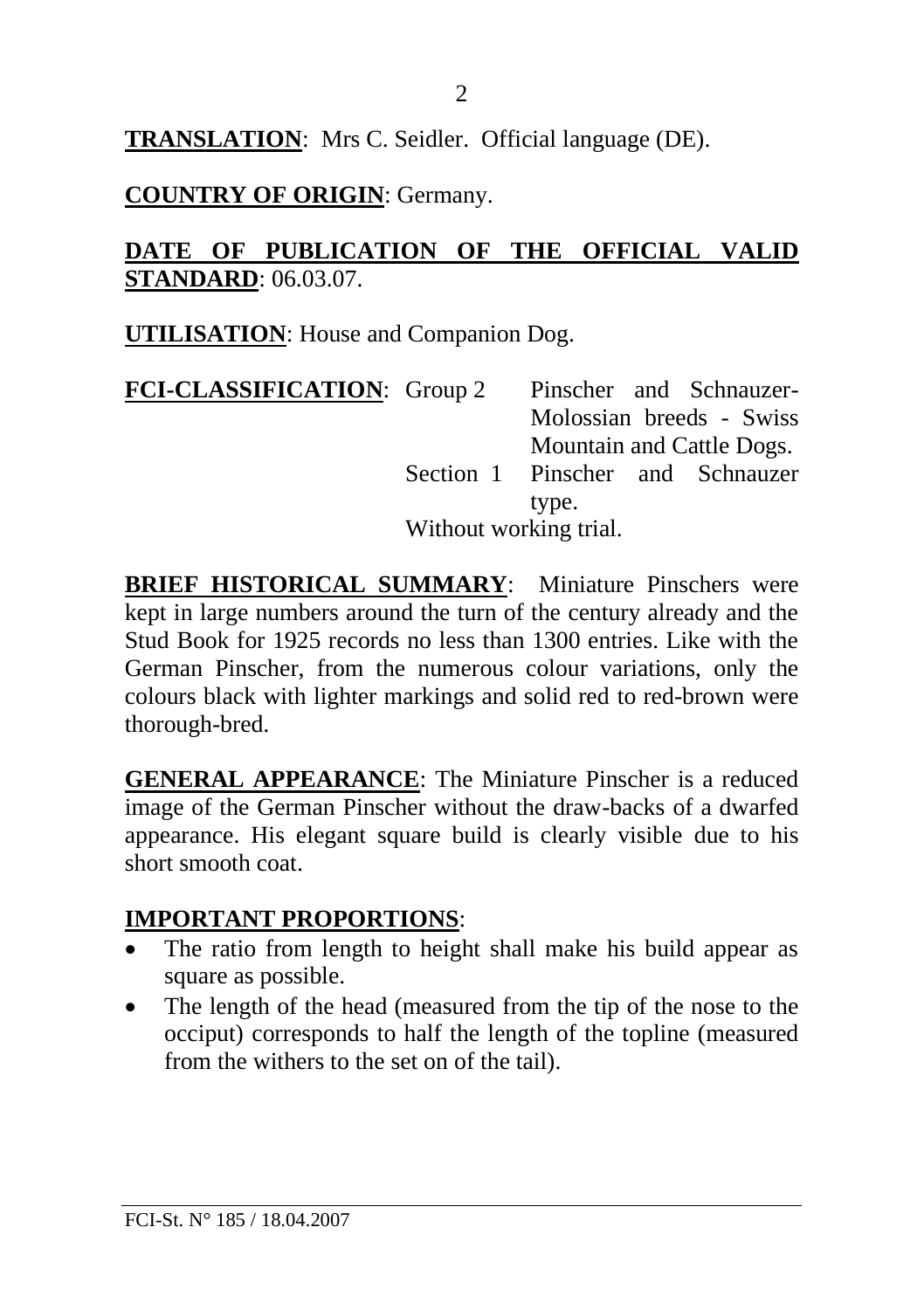**BEHAVIOUR/TEMPERAMENT**: Lively, spirited, self assured and evenly tempered. These qualities make him an agreeable family and companion dog.

### **HEAD**

### CRANIAL REGION

Skull: Strong, elongated without markedly protruding occiput. The forehead is flat without wrinkles, running parallel to the bridge of nose.

Stop: Slight, yet clearly defined.

### FACIAL REGION

Nose: Noseleather well developed and black.

Muzzle: Ending in a blunt wedge. Bridge of nose straight.

Lips: Black, smooth and tight-fitting to the jaw. Corners of lips closed.

Jaws/Teeth: Strong upper and lower jaw. The complete scissor bite (42 pure white teeth according to the dentition formula), is strong and firmly closing. The chewing muscles are strongly developed without pronounced cheeks interfering with the smooth outline.

**EYES**: Dark, oval, with black pigmented close fitting evelids.

**EARS**: Prick ears**;** drop ears, set high, V-shaped with the inner edges lying close to the cheeks, turned forward towards temples. Folds parallel, should not be above the top of the skull.

**NECK**: Nobly curved, not too short. Blending smoothly into the withers without any marked set on. Dry without dewlap or throatiness. Throat skin tight-fitting without folds.

### **BODY**

Topline: Slightly sloping from withers towards rear.

Withers: Forming the highest point in topline.

Back: Strong, short and taut.

Loins: Strong. The distance from last rib to hip is short to make the dog appear compact.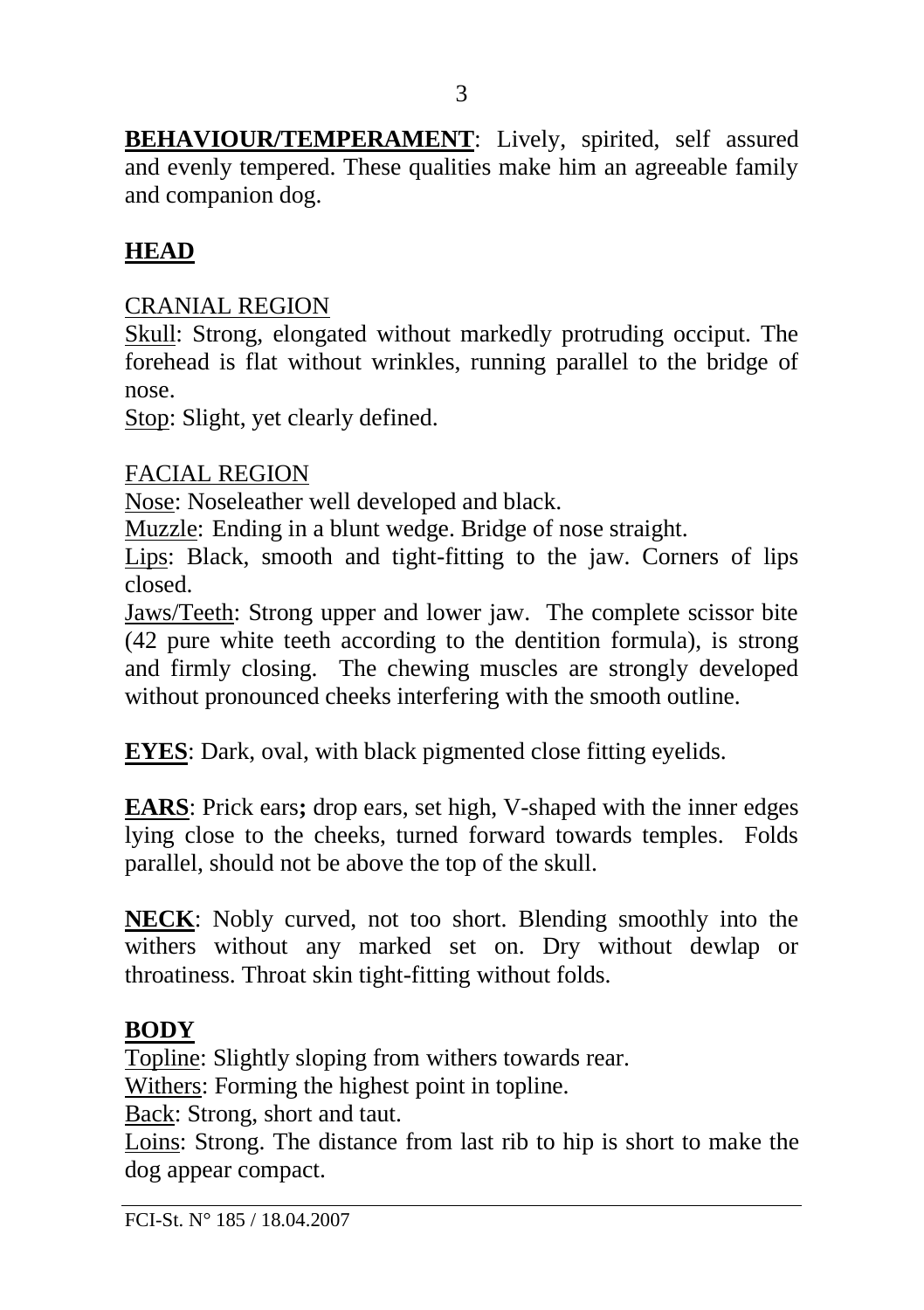Croup: Slightly rounded, imperceptibly blending into tail set on. Chest: Moderately broad, oval in diameter, reaching to elbows. The forechest is distinctly marked by the point of the sternum. Underline and belly: Flanks not too tucked up, forming a nicely curved line with the underside of the brisket.

### **TAIL:** Natural; **a sabre or sickle carriage is sought after.**

## **LIMBS**

### FOREQUARTERS:

General appearance: Seen from the front**,** the front legs are strong, straight and not close together. Seen from the side, the forearms are straight.

Shoulders: The shoulder blade lies close against the ribcage and is well muscled on both sides of the shoulder bone, protruding over the points of the thoracic vertebrae. As sloping as possible and well laid back, forming an angle of appr. 50° to the horizontal.

Upper arm: Lying close to the body, strong and well muscled, forming an angle of 95° to 100° to the shoulder blade.

Elbows: Correctly fitting, turning neither in nor out.

Forearm: Strongly developed and well muscled. Completely straight seen from the front and the side.

Carpal joint: Strong and firm.

Pastern: Strong and springy. Seen from the front, vertical, seen from the side, slightly sloping towards the ground.

Forefeet: Short and round, toes well-knit and arched (cat feet), pads resistant, nails short, black and strong.

#### HINDQUARTERS:

General appearance: Standing obliquely, when seen from the side, standing parallel but not close together seen from the rear.

Upper thigh: Moderately long, broad, strongly muscled.

Stifle: Turning neither in nor out.

Lower thigh: Long and strong, sinewy, running into a strong hock.

Hock: Markedly angulated, strong, firm, turning neither in nor out. Metatarsus: Vertical to the ground.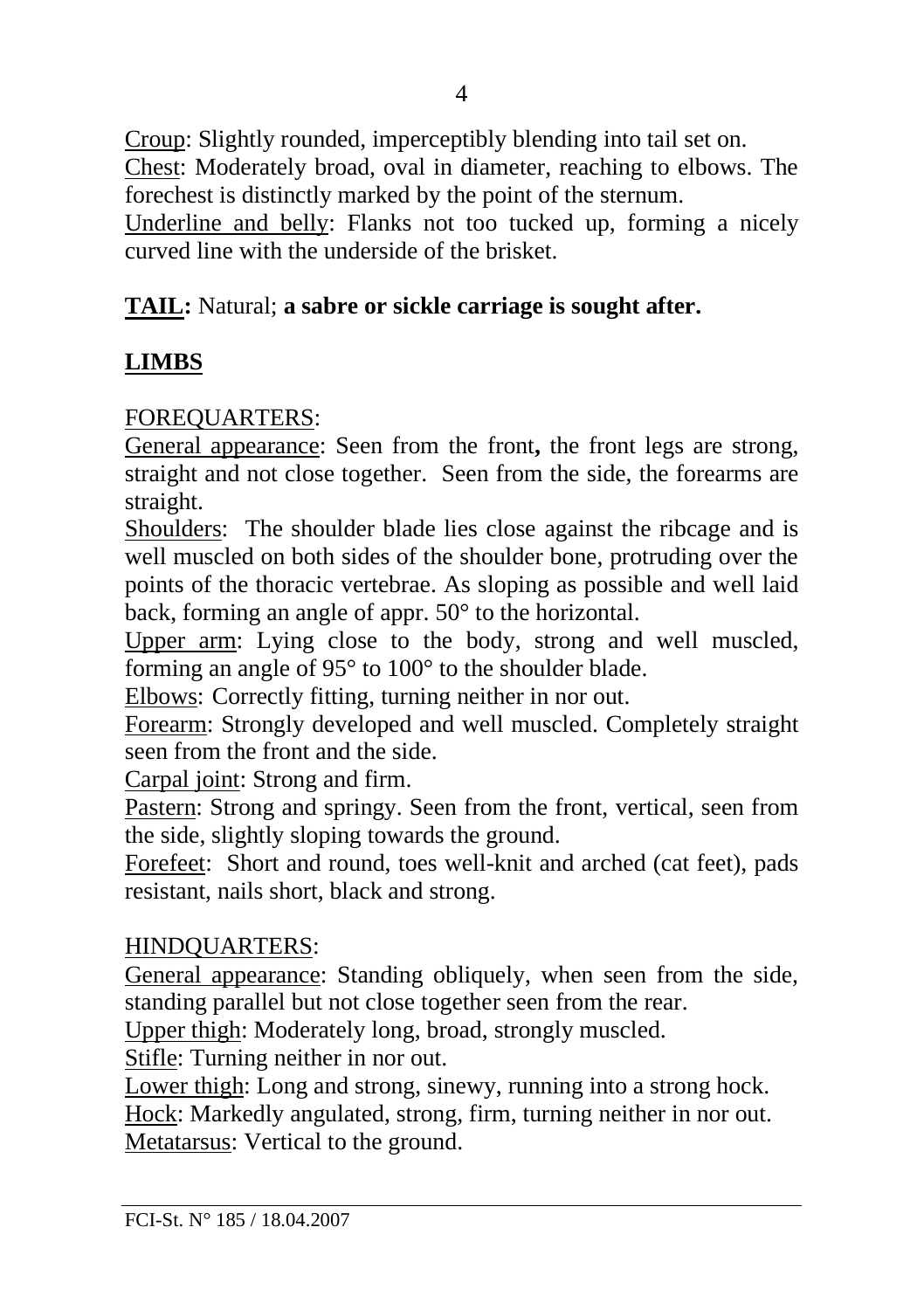Hind feet: Somewhat longer than forefeet. Toes well-knit and arched. Nails short and black.

**GAIT/MOVEMENT**: The Miniature Pinscher is a trotter. His back remains firm and rather steady in movement. The movement is harmonious, sure, powerful, and uninhibited with good length of stride. Typical of the trot is a ground covering, relaxed, fluent movement with strong drive and free front extension.

**SKIN:** Tight fitting over the whole body.

# **COAT**

Hair: Short and dense, smooth, close and shiny without bald patches.

Colour:

- Self coloured: Deer red, reddish-brown to dark red brown.
- Black and Tan: Lacquer black with red or brown markings. The aim is for markings as dark, as rich, and as clearly defined as possible. The markings are distributed as follows: Above the eyes, at the underside of the throat, on the pasterns, on the feet, at the inside of the hind legs and under the root of the tail. Two even, clearly separated triangles on the chest.

## **SIZE AND WEIGHT**

Height at withers: Dogs and bitches: 25 to 30 cm. Weight: Dogs and bitches: 4 to 6 kg.

**FAULTS**: Any departure from the foregoing points should be considered a fault and the seriousness with which the fault should be regarded should be in exact proportion to its degree and its effect upon the health and welfare of the dog.

Particularly:

- Clumsy or light in build. Too low or too high on leg.
- Heavy or round skull.
- Wrinkles on forehead.
- Short, pointed, or narrow muzzle.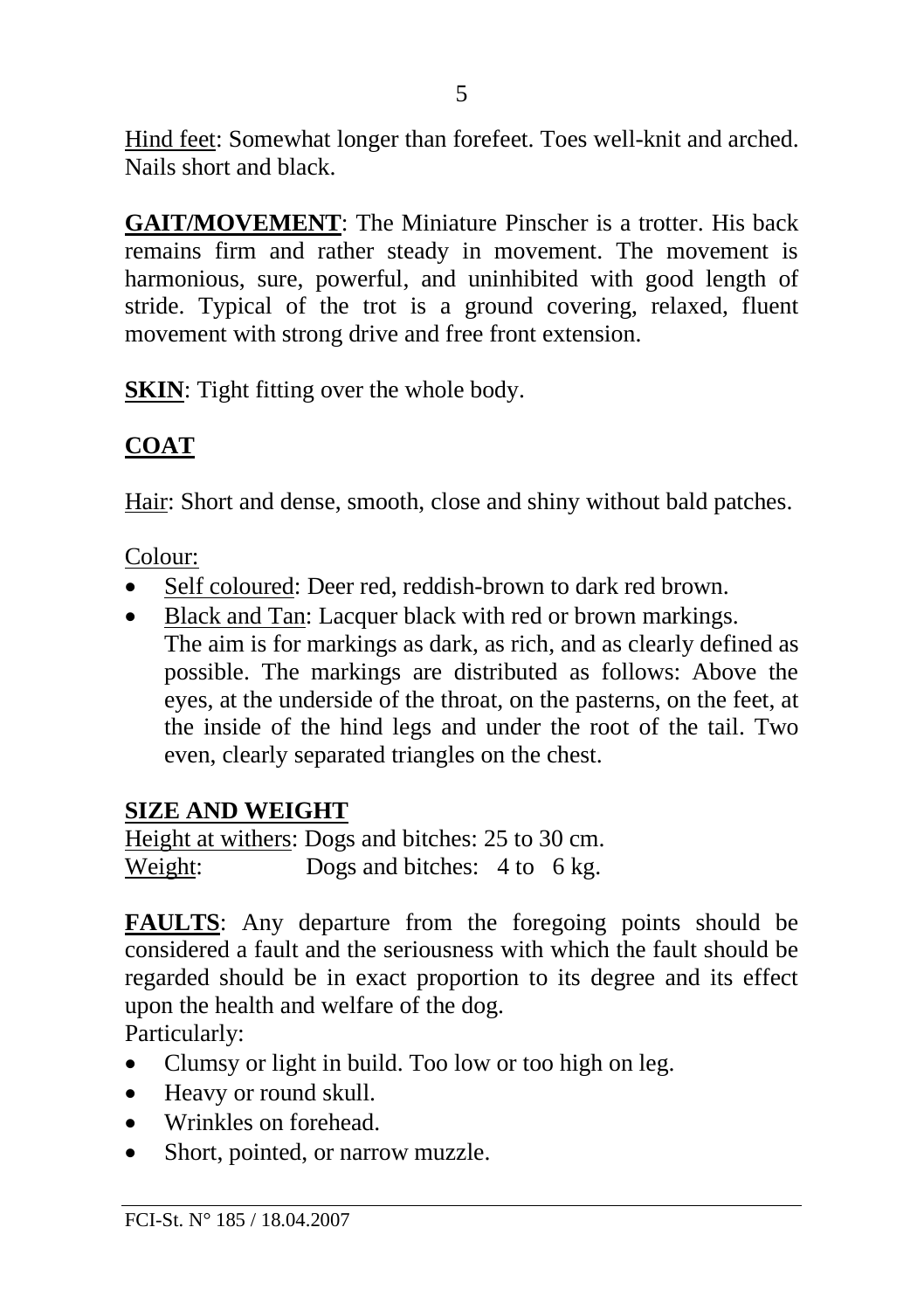- Pincer bite.
- Light, too small or too large eyes.
- Ears set low or very long, unevenly carried.
- Throatiness.
- Too long, tucked up or soft back.
- Roach back
- Croup falling away.
- Long feet.
- Pacing movement.
- Hackney gait.
- Thin coat.
- Roans; black trace on the back, dark saddle and lightened or pale coat.
- Over- or undersize up to 1 cm.

### **SERIOUS FAULTS**:

- Lack of sexual type (i.e. doggy bitch).
- Light appearance
- Apple head.
- Lines of head not parallel.
- Elbows turning out.
- Hindlegs standing under the body.
- Straight or open hocked hindlegs.
- Hocks turning out.
- Over- or undersize by more than 1 cm but less than 2 cm.

## **DISQUALIFYING FAULTS**:

- Aggressive or overly shy dogs.
- Any dog clearly showing physical or behavioural abnormalities.
- Malformation of any kind.
- Lack of breed type.
- Faults in mouth, such as over- or undershot or wry mouth.
- Severe faults in individual parts, such as faults in structure, coat or colour.
- Over- or undersize by more than 2 cm.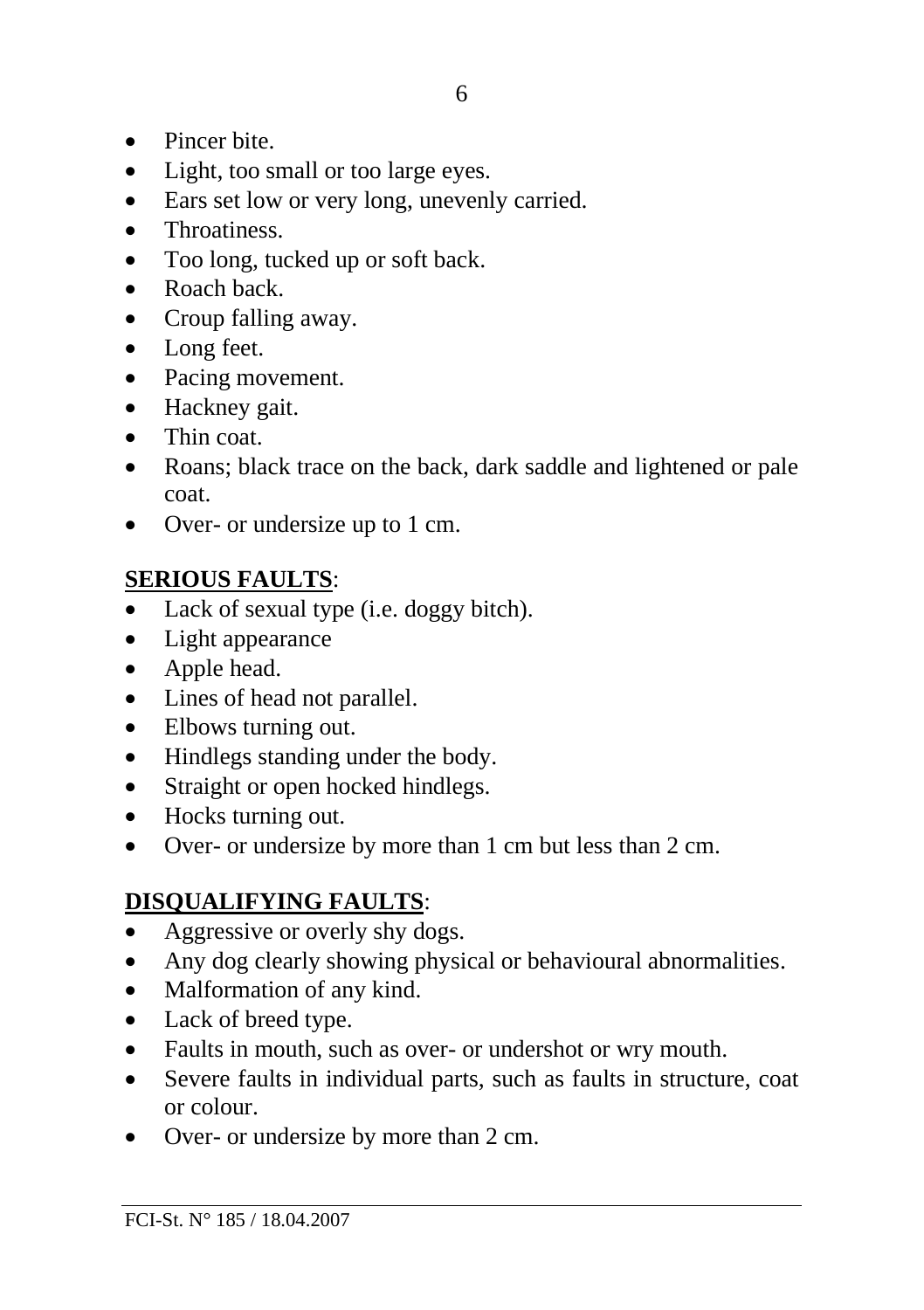# **N.B.:**

- Male animals should have two apparently normal testicles fully descended into the scrotum.
- Only functionally and clinically healthy dogs, with breed typical conformation should be used for breeding.

**The latest amendments are in bold characters.**